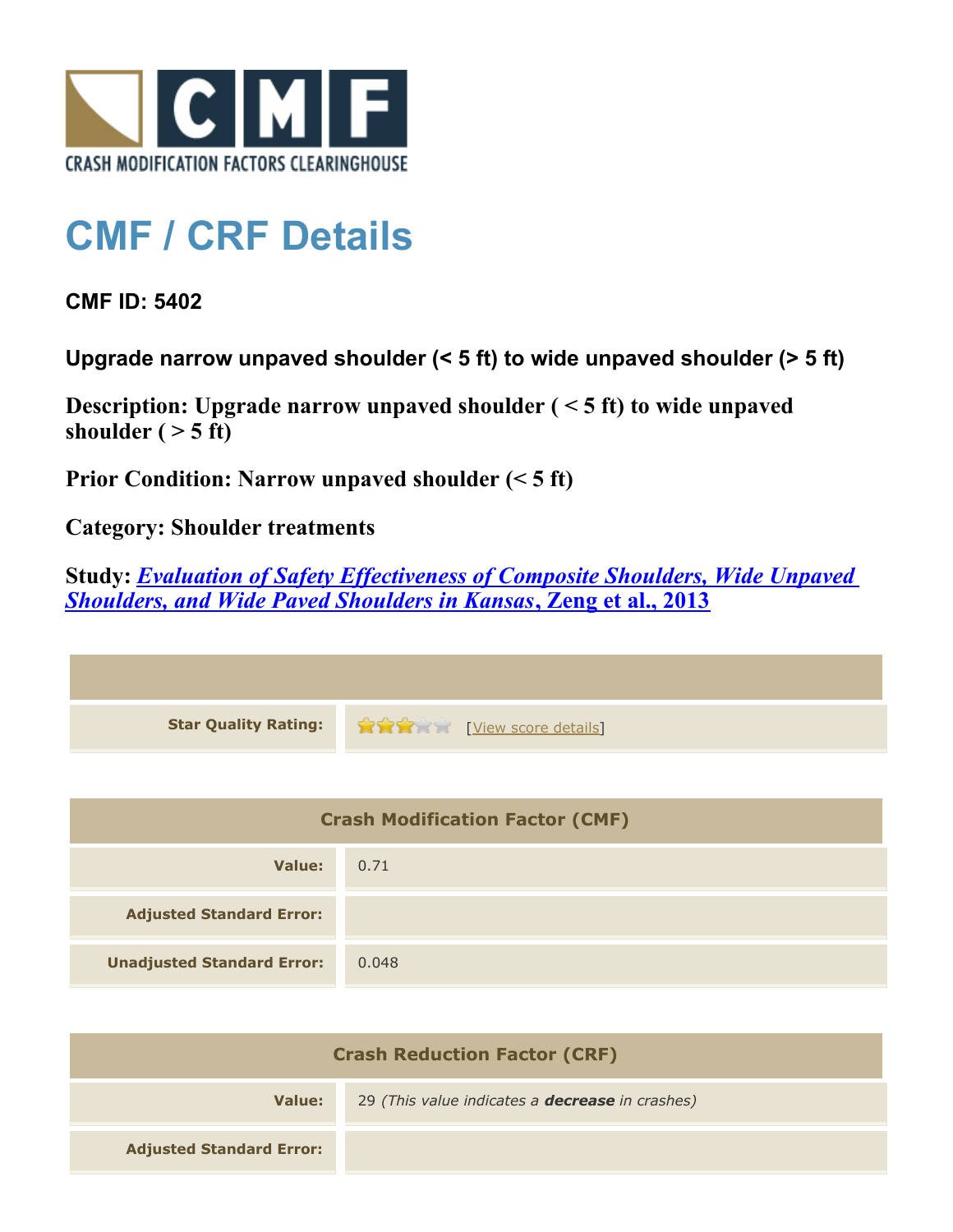| <b>Applicability</b>       |                                                |
|----------------------------|------------------------------------------------|
| <b>Crash Type:</b>         | All                                            |
| <b>Crash Severity:</b>     | All                                            |
| <b>Roadway Types:</b>      | Major Collector                                |
| <b>Number of Lanes:</b>    | $\overline{2}$                                 |
| <b>Road Division Type:</b> | Undivided                                      |
| <b>Speed Limit:</b>        |                                                |
| <b>Area Type:</b>          | Rural                                          |
| <b>Traffic Volume:</b>     | 65 to 4950 Annual Average Daily Traffic (AADT) |
| <b>Time of Day:</b>        | All                                            |

## *If countermeasure is intersection-based*

| <b>Intersection Type:</b>         |  |
|-----------------------------------|--|
| <b>Intersection Geometry:</b>     |  |
| <b>Traffic Control:</b>           |  |
| <b>Major Road Traffic Volume:</b> |  |
| <b>Minor Road Traffic Volume:</b> |  |

| <b>Development Details</b>      |              |
|---------------------------------|--------------|
| <b>Date Range of Data Used:</b> | 2000 to 2009 |
| <b>Municipality:</b>            |              |
| State:                          | KS           |